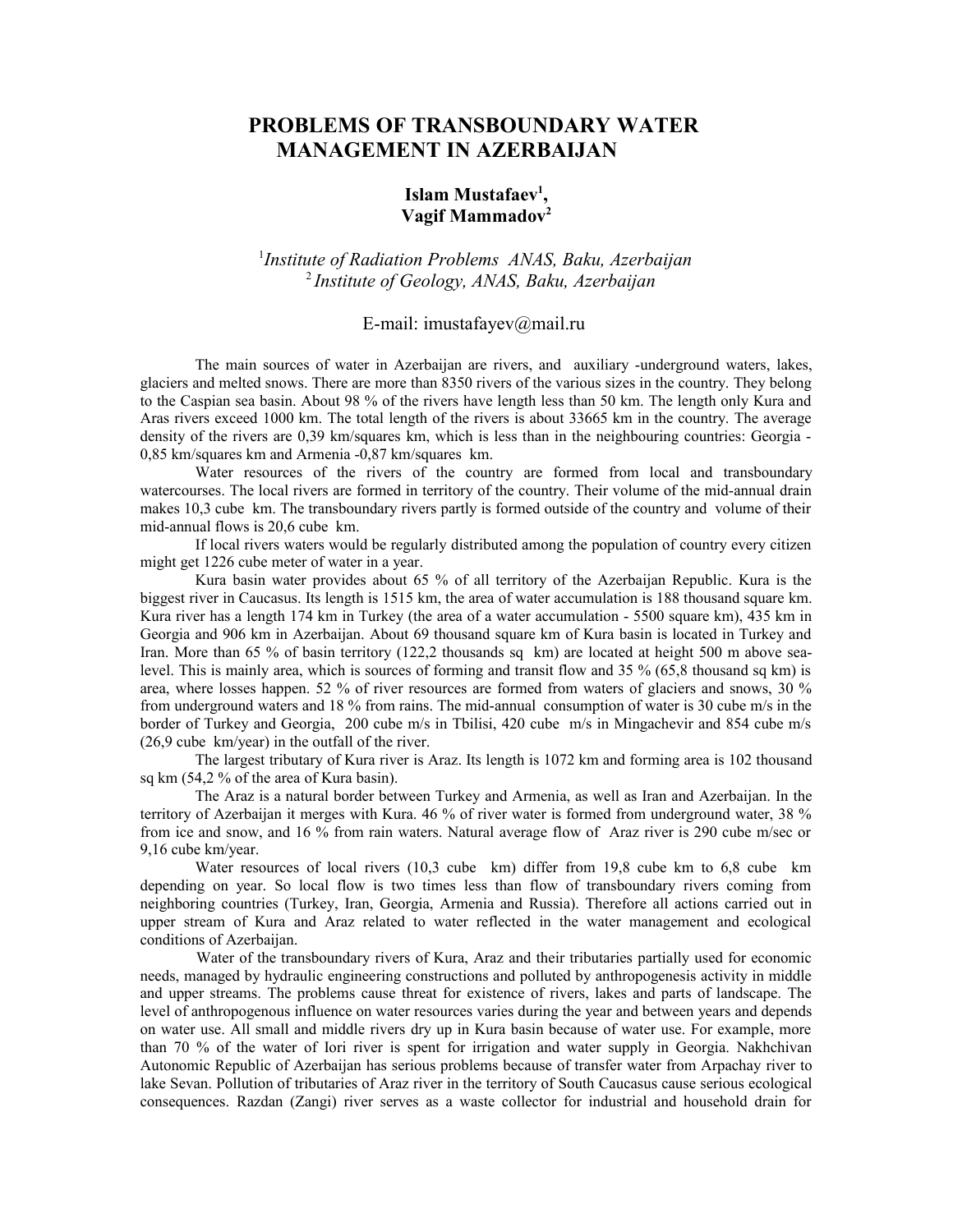Yerevan, Razdan, Charenchavan and Abovyan cities. The wastes of the mining industry of Kafan and Kajaran are thrown to transboundary river Ohchuchay, which flows into Araz river. Then it is transported through territory of Azerbaijan into the Caspian sea.

Kura river coastal zone has the similar problematical situation. Strongly polluted river in the territory of Georgia and Azerbaijan then flows into drinking water-pipes system of Baku. At the same time, every year Kura river carries to Caspian sea about 14-16 million tone of firm substance, 5-6 million tone dissolved chemicals, 190-200 tons phenols and more than 100 tons different metals.

 Azerbaijan has a long term traditions in irrigated agriculture. More than 85 % agricultural products are cultivated in the irrigated lands. The total area of the irrigated lands is 1.4 million hectares. The agriculture annually consumes nearby 14-15 cub km of water. This is approximately 4 cube km more than volume of the waters formed in the country. Pollution of Kura and Aras rivers and their tributaries causes negative effects for Azerbaijan. As it was already mentioned, waters Kura river are partially used and for the drinking purposes, which exacerbates the situation. Turkey, Armenia and Georgia do not use it for drinking purposes .

Hydro-energy with capacity 1000 МW is produced on cascade water reservoirs of the Kura river and other small hydroelectric power stations. The fish is cultivated in Mingechevir water-reservoir.

The population of countries located in Kura basin increases, which reduces volume of water for each person. It requires careful use and protection of water. So, international documents on rational use of water resources of the transboundary rivers should be adopted.

Azerbaijan has serious problems because of quantitative and qualitative limitation of water in the neighboring countries. These problems are following:

- \* More than 70 % of the population of Azerbaijan use transboundary waters for drinking and household needs.
- \* Among the countries of Southern Caucasus only Azerbaijan has signed the Convention on the protection and use of transboundary watercourses and international lakes (Helsinki Convention), and creation of effective regional cooperation is impossible because of insufficiency of capacity in systemic level.
- \* Azerbaijan is a Party of Convention on Caspian biodiversity Protection, has obligations on purity of Kura river, flowing to Caspian Sea.
- \* After disintegration of Soviet Union the new states were formed in South Caucasus which have no the perfect legislation and institutional structure for rational management of water resources.
- \* In connection with economic difficulties of the transition period in the new countries of the former Soviet Union water cleaning constructions are in faulty condition and the majority of sewage flows into the transboundary rivers.
- \* The systemic capacity on water supply and canalization mismatches the requirements, with increase of a population, migration, demographic changes in the country.

Azerbaijan carried out number of activities for creation systemic and institutional capacity on the integrated management of transboundary water resources after gaining independence. For instance, Azerbaijan has signed number of Conventions:

1) Convention on the Protection and Use of Transboundary Watercourses and International Lakes

2) Espoo Convention on Environmental Impact Assessment in a Transboundary Context

At present time Azerbaijan carries out negotiation for joining Conventions on Transboundary Effects of Industrial Accidents. More than 10 national laws were adopted ( Melioration and irrigation, Water Codex, Hydrometeorology activity, Water supply and waster waters, Environmental Security, Environmental Protection, Water management of municipality, Ecological education and Ecological awareness, Reception of Ecological information, Security of the hydro technical plants, etc).

 Azerbaijan has signed Agreement between the European Union the National Action Plan on *European Neighbourhood Policy* on 2006. The plan contains following items on the water issues:

- Develop framework legislation and basic procedures and ensure planning for key environmental sectors, including in the national environmental action plan on water quality and continue the process of convergence with European requirements;

- Take steps to apply Integrated Water Resource Management, enhance prevention of pollution of transboundary water resources, including through enhanced monitoring and the elaboration of an Action Plan;